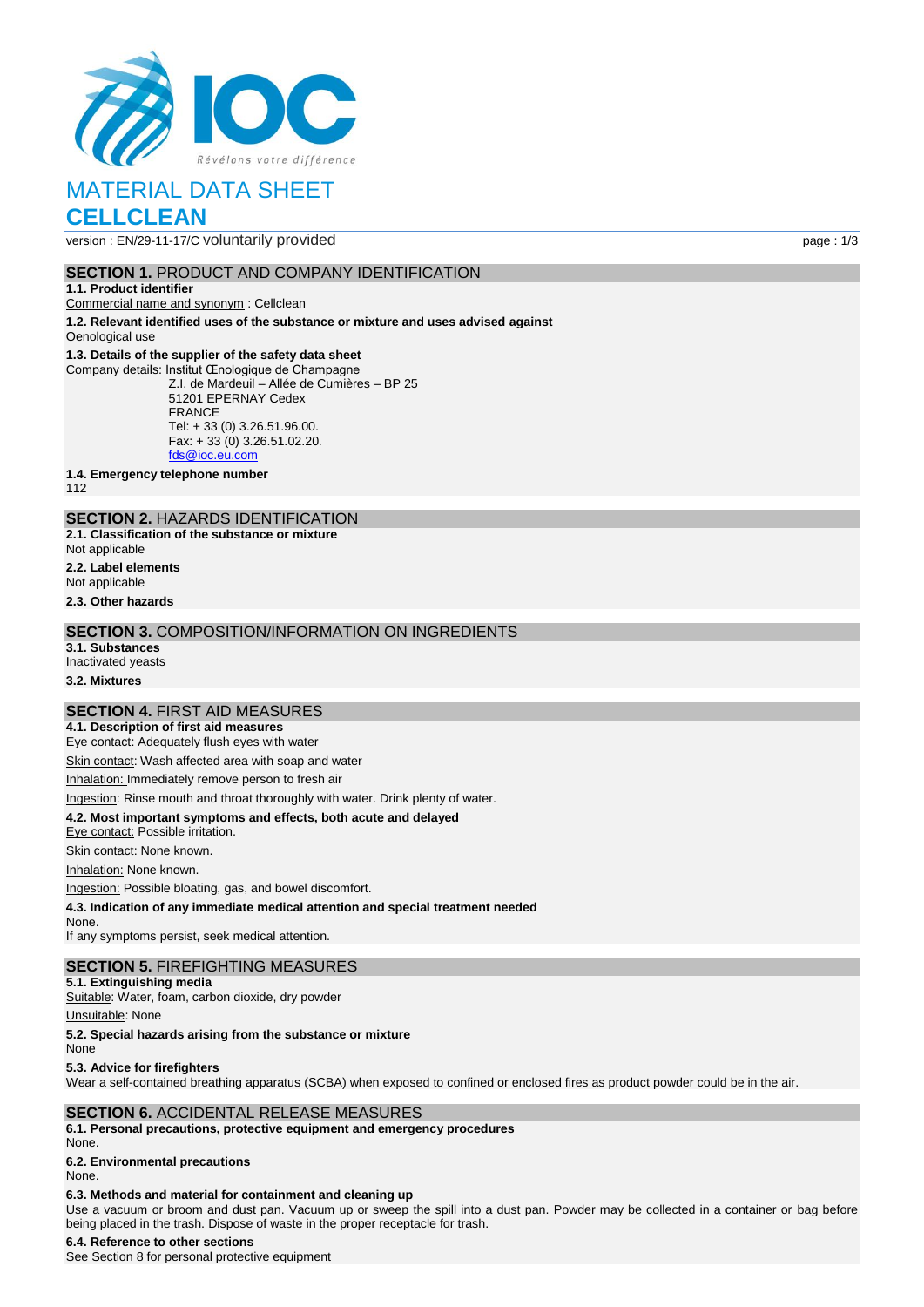

# MATERIAL DATA SHEET **CELLCLEAN**

version : EN/29-11-17/C voluntarily provided page : 2/3

#### **SECTION 7.** HANDLING AND STORAGE

**7.1. Precautions for safe handling**

Handling: Avoid breathing dust. Avoid contact with eyes.

Occupational hygiene: Wash hands thoroughly after handling.

**7.2. Conditions for safe storage, including any incompatibilities**

Risks: Not at risk for corrosion, fire, explosion, or chemical reaction.

Place of storage: No special instruction to minimize risks (see above). Store according to label directions to maintain label guarantees.

Fire/explosion protection: None needed.

**7.3. Specific end use(s)** None

#### **SECTION 8.** EXPOSURE CONTROL / PERSONAL PROTECTION

**8.1. Control parameters** Exposure limits: No limit. Biological limits: No limit. **8.2. Exposure controls Engineering: None** Eye/face protection: Protective glasses should be worn in conditions of excessive dusting. Skin: Hand: None Skin : Other: None. Wear appropriate clothing for work. Respiratory protection: Protective mask should be worn in conditions of excessive dusting. **Thermal protection: None** Environmental exposure: None

# **SECTION 9.** PHYSICAL AND CHEMICAL PROPERTIES

**9.1. Information on basic physical and chemical properties** Apperance : ivory powder Odour : Not determined Odour threshold : Not determined pH : No data available Melting / freezing point : No data available Initial boiling point and boiling range : No data available Flash point : No data available Evaporation rate: No data available Flammability (solid, gas) : No data available Upper/lower flammability or explosive limits: No data available Vapour pressure : No data available Vapour density: No data available Relative density: No data available Solubility(ies); Easily soluble Partition coefficient: n-octanol/water: No data available Auto-ignition temperature: No data available Decomposition temperature: Not determined Viscosity : No data available Explosive properties: No data available Oxidising properties: No data available **9.2. Other information**

### **SECTION 10.** STABILITY AND REACTIVITY

**10.1. Reactivity** Not reactive **10.2. Chemical stability Stable 10.3. Possibility of hazardous reactions** None **10.4. Conditions to avoid** None